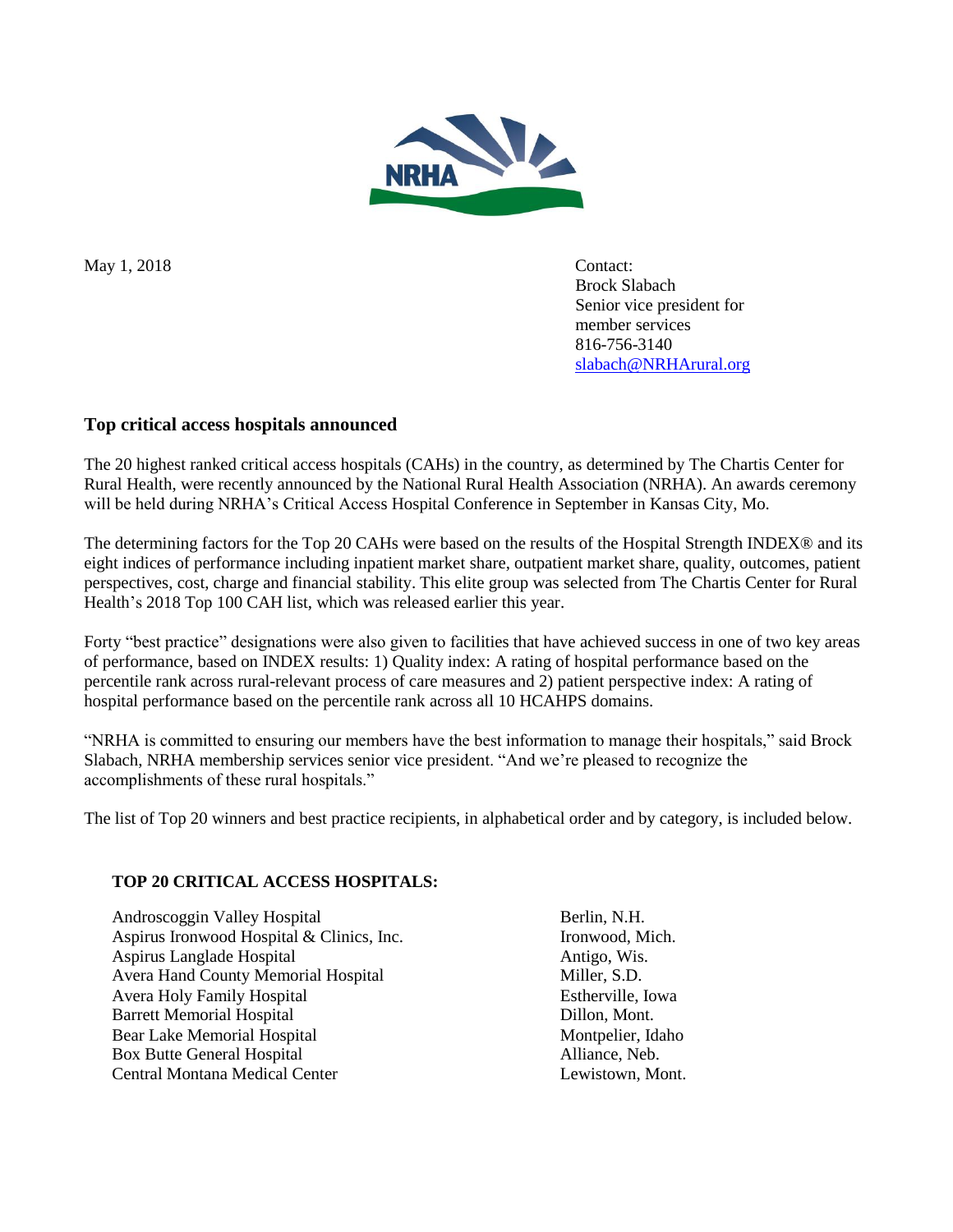CHI St. Alexius Health Carrington Carrington, N.D. Community Hospital and McCook, Neb. Community Medical Center Falls City, Neb. Floyd Valley Healthcare Le Mars, Iowa Grande Ronde Hospital La Grande, Ore. Jefferson Community Health Center Fairbury, Neb. Livingston Healthcare Livingston, Mont. Riverwood Healthcare Center **Aither** Aitkin, Minn. Transylvania Regional Hospital Brevard, N.C. Wallowa Memorial Hospital **Enterprise**, Ore. West River Regional Medical Center Hettinger, N.D.

#### **BEST PRACTICE RECIPIENTS – QUALITY:**

Baum Harmon Mercy Hospital Primghar, Iowa Bear Lake Memorial Hospital Montpelier, Idaho Bigfork Valley Hospital Bigfork, Minn. Butler County Health Care Center David City, Neb. Catskill Regional Medical Center – Grover Hermann Callicoon, N.Y. CHI Health Missouri Valley Missouri Valley, Iowa CHI Health Plainview Plainview, Neb. Cozad Community Hospital Cozad, Neb. Franklin County Memorial Hospital Franklin, Neb. Gordon Memorial Hospital Gordon, Neb. Grisell Memorial Hospital **Ransom, Kan.** Ransom, Kan. Gundersen St. Joseph's Hospital and Clinics Hillsboro, Wis. Howard County Medical Center Saint Paul, Neb. Kingman Community Hospital Kingman, Kan. Lafayette Regional Health Center Lexington, Mo. Mercy Hospital Tishomingo Tishomingo, Okla. Mitchell County Hospital District Colorado City, Texas Sanford Westbrok Medical Center Westbrook, Minn. St. Andrew's Health Center Bottineau, N.D. St. Luke Hospital and Living Center Marion, Kan.

### **BEST PRACTICE RECIPIENTS – PATIENT SATISFACTION:**

Anderson County Hospital Garnett, Kan. Bigfork Valley Hospital Bigfork, Minn. CHI Health Mercy Corning Corning Corning, Iowa Electra Memorial Hospital Electra, Texas Grace Cottage Hospital Townshend, Vt. Gundersen Tri-County Hospital and Clinics Whitehall, Wis. Harper County Community Hospital Buffalo, Okla. Hopedale Hospital and Hopedale, Ill. Iowa Specialty Hospital – Belmond Belmond, Iowa Kirby Medical Center Monticello, Ill. Laird Hospital Union, Miss. Mercy Hospital Cassville Cassville, Mo.